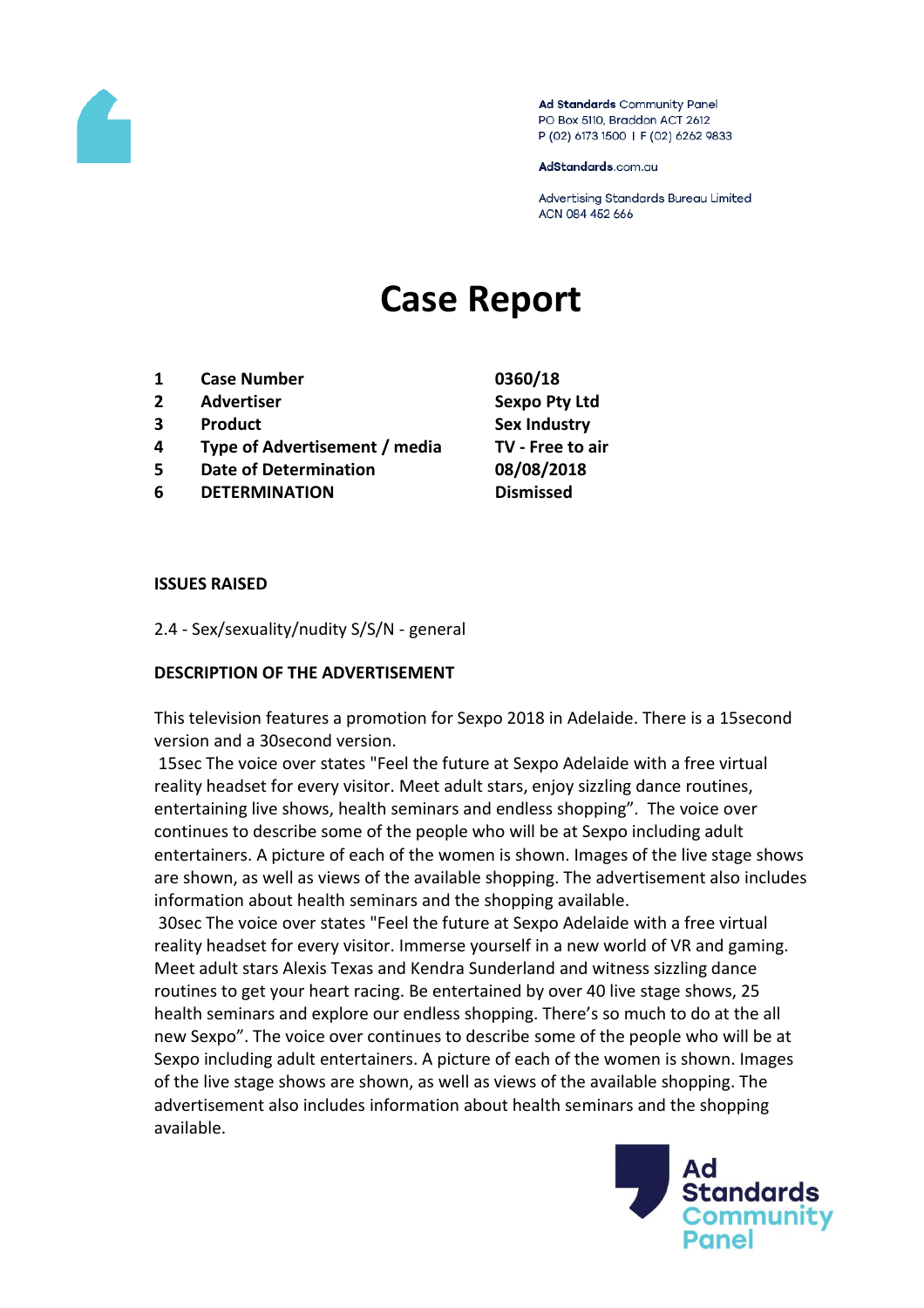

# **THE COMPLAINT**

A sample of comments which the complainant/s made regarding this advertisement included the following:

*I dont care if channel 10 promotes this advert a later time slot, eg after 9.00-9.30pm, but am offended and disgusted that it has to be shown during a 7.30 time slot, When families are watching a programme together.*

*Also, what is the target audience to promote this advert during this time slot?*

*My children are watching tv at this time.*

*This is a family time slot with family viewing (rating PG). Unacceptable to have 18plus events advertised during that time. I had to ask my child to leave the room due to the advert's content despite the show being suitable for children.*

*I think it's a very inappropriate time to advertise an event like this . I was embarrassed seeing it in front of my teenage children , let alone if they were a lot younger. The content was not acceptable for the viewing time.*

*This was in the middle of the day! Children can hear and see this. I'm not oblivious to the sex industry and understand that its plastered all over Hollywood, but this advertisement should havethe same rules to adult shows and be shown after children are in bed - after 8:30pm*

### **THE ADVERTISER'S RESPONSE**

Comments which the advertiser made in response to the complainant/s regarding this advertisement include the following:

*We refer to complaint reference number 0360 / 18.*

*The SEXPO® trademark is a registered trademark worldwide. It represents an exhibition held in Australia at various capital cities, serving the adult lifestyle industry.*

*As part of our pre-marketing program, we source, secure and promote advertising opportunities via a variety of mediums, including but not limited to television. As we understand it, various complaints have been made in regards to our television commercials, aired in Adelaide at various times and across various networks over the course of the recent SEXPO Adelaide 2018 advertising campaign. Given we are unable to identify which particular ad it was, we have provided CAD numbers, ratings and information for both advertisements used for SEXPO Adelaide 2018.*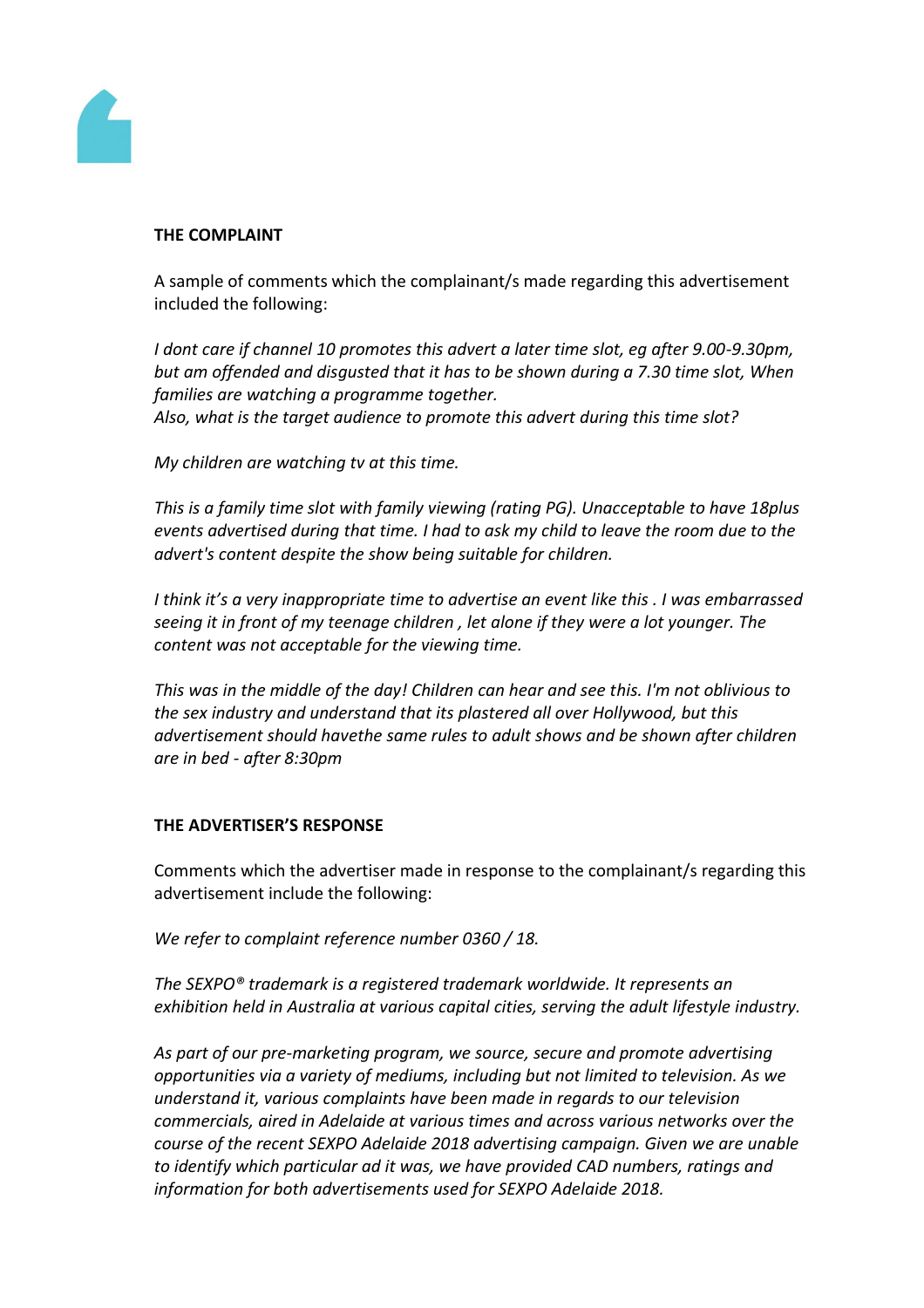

*The advertisements in question were considered by CAD and classified a "P" rating, and were therefore eligible for the time slot/s in which they aired.*

*We do not believe the advertisement/s contained content that would have rendered them in breach of Section 2 of the AANA code.*

# **THE DETERMINATION**

The Ad Standards Community Panel (the "Panel") considered whether this advertisement breaches Section 2 of the AANA Code of Ethics (the "Code").

The Panel noted the complainants' concerns that the advertisement is promoting a sex event, and features sexually suggestive imagery which is not appropriate for viewing by children.

The Panel viewed the advertisement and noted the advertiser's response.

The Panel considered whether the advertisement was in breach of Section 2.4 of the Code. Section 2.4 of the Code states: "Advertising or Marketing Communications shall treat sex, sexuality and nudity with sensitivity to the relevant audience".

The Panel noted that this television advertisement promoting a sex exposition in Adelaide features images of the live stage shows and information regarding the attractions of the events including health seminars, guest appearances and sex products.

The Panel noted it had previously dismissed complaints about a similar advertisement promoting the same event when held in Perth in case 0204/17 where the Panel noted that:

"… the actual content was not sexually explicit, the level of nudity was consistent with the level of nudity in advertisements for lingerie or swimwear, and overall the issues of sex and products relating to the sex industry are treated with sensitivity to the relevant broad audience.

Consistent with its previous determination, the Board acknowledged that some members of the community would prefer that this type of event not be advertised on television but considered that Sexpo is legally allowed to be advertised and the use of the word 'sex' as part of the advertiser's name is not of itself inappropriate. The Board noted the advertisement had been rated 'PG' by CAD and the advertisement had been broadcast in accordance with its rating. The Board considered that while some members of the community would find the advertisement to be inappropriate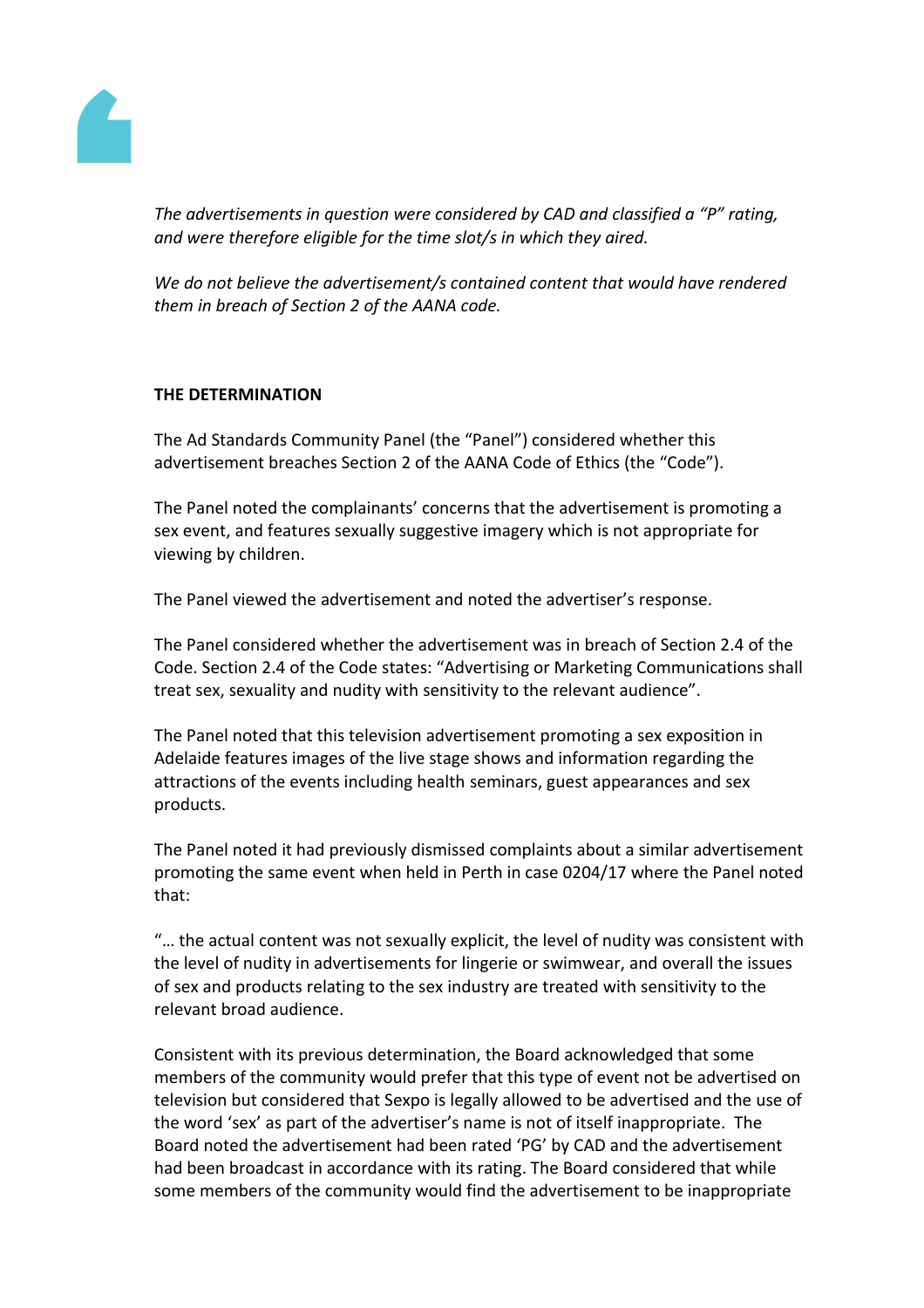

in the Board's view the content of the advertisement did treat the issue of sex, sexuality and nudity with sensitivity to the relevant audience which would include children."

The Panel noted the current advertisement had been rated PG by CAD. The Panel noted that this advertisement is for a sex related product - a Sex expo - and that mildly sexually suggestive images of both women and men are relevant to that product or service. The Panel noted that it had previously dismissed complaints about advertisements for Sexpo (case 0331/12, 0500/12, 0204/17) and considered that the current advertisement was of a similar level of content.

The Panel considered that there were two scenes in the advertisement which showed a stronger level of sexuality. The first scene showed a woman receiving a lap dance from a male shirtless dancer, and the second scene showed a stall selling products which was named 'Happy Horny Herbs'. The Panel noted that the second scene did not appear in the 15 second version of the advertisement. The Panel considered that although these two scenes showed a higher level of sexual reference, the scenes were fleeting and not inappropriate for a PG rated advertisement.

The Panel acknowledged that some members of the community would prefer that this type of event not be advertised on television where children can view it, but considered that the actual content of the advertisement is not sexually explicit and does not show images of scantily clad women or close ups of products available for purchase. Overall the Panel considered that the advertisement did treat the issue of sex, sexuality and nudity with sensitivity to the relevant broad audience which would include children.

The Panel determined that the advertisement did not breach Section 2.4 of the Code.

Finding that the advertisement did not breach the Code on other grounds, the Panel dismissed the complaints.